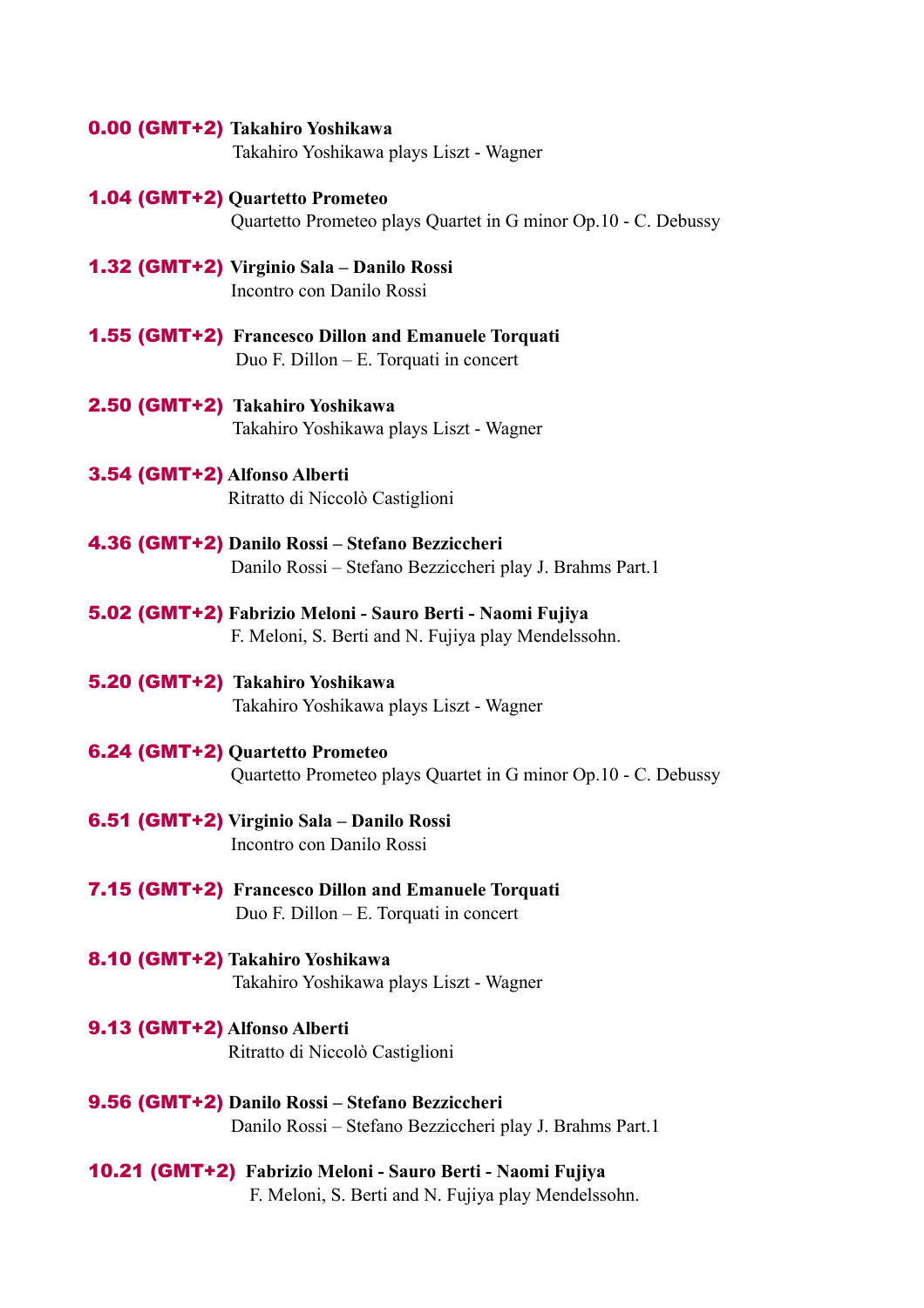## 10.40 (GMT+2) **Takahiro Yoshikawa** Takahiro Yoshikawa plays Liszt - Wagner 11.44 (GMT+2) **Quartetto Prometeo** Quartetto Prometeo plays Quartet in G minor Op.10 - C. Debussy 12.11 (GMT+2) **Virginio Sala – Danilo Rossi** Incontro con Danilo Rossi 12.35 (GMT+2) **Francesco Dillon and Emanuele Torquati** Duo F. Dillon – E. Torquati in concert 13.29 (GMT+2) **Takahiro Yoshikawa** Takahiro Yoshikawa plays Liszt - Wagner 14.33 (GMT+2) **Alfonso Alberti**  Ritratto di Niccolò Castiglioni 15.16 (GMT+2) **Danilo Rossi – Stefano Bezziccheri** Danilo Rossi – Stefano Bezziccheri play J. Brahms Part.1 15.41 (GMT+2) **Fabrizio Meloni - Sauro Berti - Naomi Fujiya** F. Meloni, S. Berti and N. Fujiya play Mendelssohn. 15.59 (GMT+2) **Takahiro Yoshikawa** Takahiro Yoshikawa plays Liszt - Wagner 17.03 (GMT+2) **Quartetto Prometeo** Quartetto Prometeo plays Quartet in G minor Op.10 - C. Debussy 17.31 (GMT+2) **Virginio Sala – Danilo Rossi** Incontro con Danilo Rossi 17.55 (GMT+2) **Francesco Dillon and Emanuele Torquati** Duo F. Dillon – E. Torquati in concert 18.49 (GMT+2) **Takahiro Yoshikawa** Takahiro Yoshikawa plays Liszt - Wagner 19.53 (GMT+2) **Alfonso Alberti**  Ritratto di Niccolò Castiglioni 20.35 (GMT+2) **Danilo Rossi – Stefano Bezziccheri** Danilo Rossi – Stefano Bezziccheri play J. Brahms Part.1 21.02 (GMT+2) **Takahiro Yoshikawa** Takahiro Yoshikawa plays Liszt - Wagner